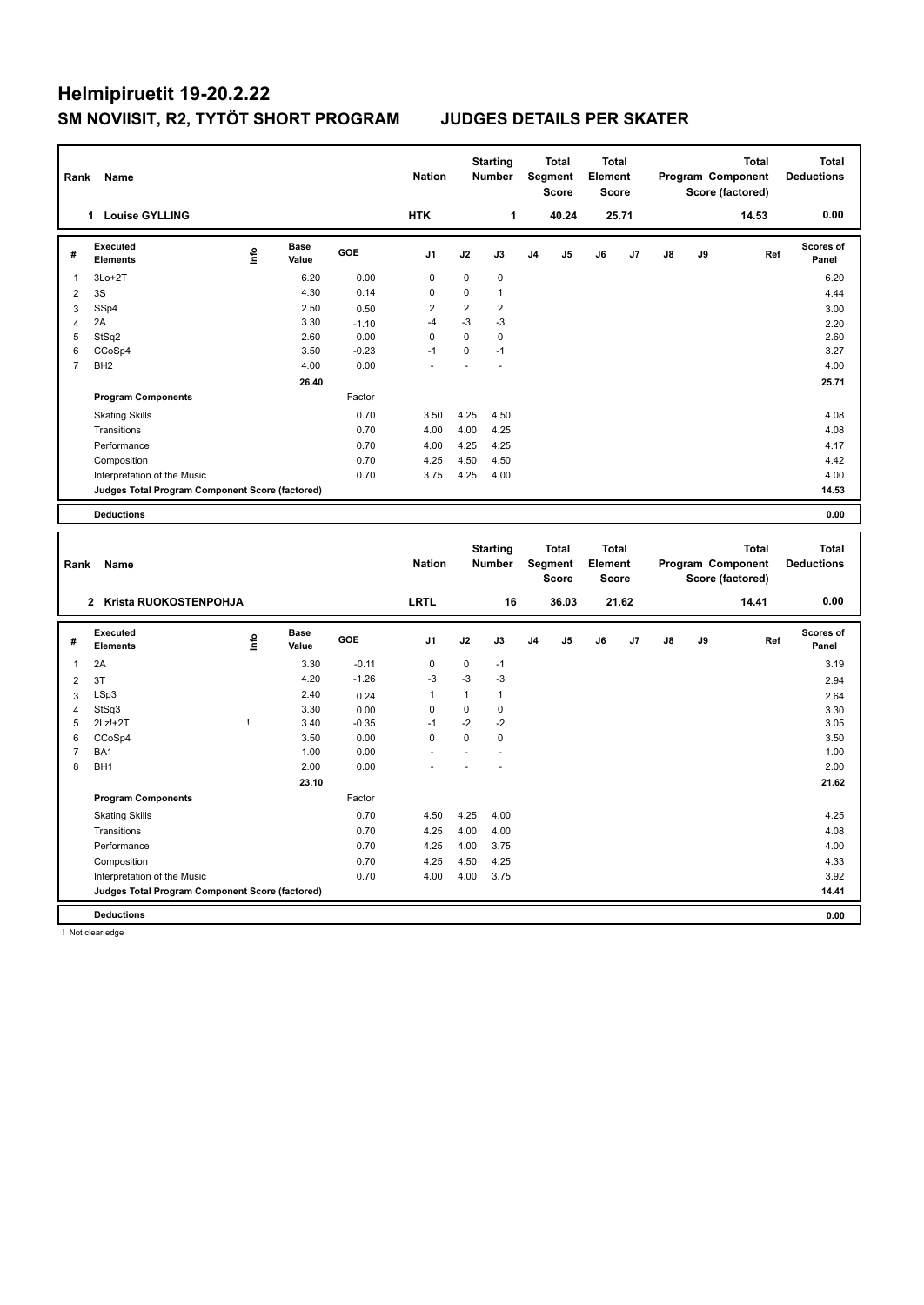| Rank | Name                                            |                          | <b>Nation</b>        |            | <b>Starting</b><br><b>Number</b> |                | <b>Total</b><br>Segment<br><b>Score</b> | <b>Total</b><br>Element<br><b>Score</b> |       |    |                | <b>Total</b><br>Program Component<br>Score (factored) | <b>Total</b><br><b>Deductions</b> |       |                           |
|------|-------------------------------------------------|--------------------------|----------------------|------------|----------------------------------|----------------|-----------------------------------------|-----------------------------------------|-------|----|----------------|-------------------------------------------------------|-----------------------------------|-------|---------------------------|
|      | 3 Pihla PITKÄNEN                                |                          |                      |            | <b>ESJT</b>                      |                | 12                                      |                                         | 35.27 |    | 19.26          |                                                       |                                   | 16.51 | $-0.50$                   |
| #    | Executed<br><b>Elements</b>                     | <u>info</u>              | <b>Base</b><br>Value | <b>GOE</b> | J <sub>1</sub>                   | J2             | J3                                      | J <sub>4</sub>                          | J5    | J6 | J <sub>7</sub> | J8                                                    | J9                                | Ref   | <b>Scores of</b><br>Panel |
| -1   | 2A                                              |                          | 3.30                 | 0.66       | $\overline{2}$                   | $\overline{2}$ | $\overline{2}$                          |                                         |       |    |                |                                                       |                                   |       | 3.96                      |
| 2    | 3S<                                             | $\overline{\phantom{a}}$ | 3.44                 | $-1.72$    | $-5$                             | $-5$           | $-5$                                    |                                         |       |    |                |                                                       |                                   |       | 1.72                      |
| 3    | CCoSp4                                          |                          | 3.50                 | 0.47       | $\mathbf{1}$                     | $\mathbf{1}$   | 2                                       |                                         |       |    |                |                                                       |                                   |       | 3.97                      |
| 4    | $2F+2T$                                         |                          | 3.10                 | 0.18       | -1                               |                | 1                                       |                                         |       |    |                |                                                       |                                   |       | 3.28                      |
| 5    | LSp3                                            |                          | 2.40                 | 0.24       | 1                                |                |                                         |                                         |       |    |                |                                                       |                                   |       | 2.64                      |
| 6    | StSq2                                           |                          | 2.60                 | 0.09       | $\overline{1}$                   | $\Omega$       | $\Omega$                                |                                         |       |    |                |                                                       |                                   |       | 2.69                      |
| 7    | BA1                                             |                          | 1.00                 | 0.00       |                                  |                |                                         |                                         |       |    |                |                                                       |                                   |       | 1.00                      |
|      |                                                 |                          | 19.34                |            |                                  |                |                                         |                                         |       |    |                |                                                       |                                   |       | 19.26                     |
|      | <b>Program Components</b>                       |                          |                      | Factor     |                                  |                |                                         |                                         |       |    |                |                                                       |                                   |       |                           |
|      | <b>Skating Skills</b>                           |                          |                      | 0.70       | 5.00                             | 5.00           | 4.50                                    |                                         |       |    |                |                                                       |                                   |       | 4.83                      |
|      | Transitions                                     |                          |                      | 0.70       | 4.25                             | 4.75           | 4.00                                    |                                         |       |    |                |                                                       |                                   |       | 4.33                      |
|      | Performance                                     |                          |                      | 0.70       | 4.50                             | 5.00           | 4.75                                    |                                         |       |    |                |                                                       |                                   |       | 4.75                      |
|      | Composition                                     |                          |                      | 0.70       | 4.75                             | 5.00           | 5.00                                    |                                         |       |    |                |                                                       |                                   |       | 4.92                      |
|      | Interpretation of the Music                     |                          |                      | 0.70       | 4.50                             | 4.75           | 5.00                                    |                                         |       |    |                |                                                       |                                   |       | 4.75                      |
|      | Judges Total Program Component Score (factored) |                          |                      |            |                                  |                |                                         |                                         |       |    |                |                                                       |                                   |       | 16.51                     |
|      | <b>Deductions</b>                               |                          | Falls:               | $-0.50$    |                                  |                |                                         |                                         |       |    |                |                                                       |                                   |       | $-0.50$                   |

< Under-rotated jump

| Rank           | Name<br>Josefiina PUIRO<br>4                    |       |                      |         |                |             | <b>Starting</b><br><b>Number</b> |                | <b>Total</b><br>Segment<br><b>Score</b> | Total<br>Element<br><b>Score</b> |       |               |    | <b>Total</b><br>Program Component<br>Score (factored) | <b>Total</b><br><b>Deductions</b> |
|----------------|-------------------------------------------------|-------|----------------------|---------|----------------|-------------|----------------------------------|----------------|-----------------------------------------|----------------------------------|-------|---------------|----|-------------------------------------------------------|-----------------------------------|
|                |                                                 |       |                      |         | <b>ESJT</b>    |             | $\overline{2}$                   |                | 33.37                                   |                                  | 17.91 |               |    | 15.46                                                 | 0.00                              |
| #              | Executed<br><b>Elements</b>                     | lnfo  | <b>Base</b><br>Value | GOE     | J <sub>1</sub> | J2          | J3                               | J <sub>4</sub> | J <sub>5</sub>                          | J6                               | J7    | $\mathsf{J}8$ | J9 | Ref                                                   | Scores of<br>Panel                |
| $\mathbf{1}$   | 2A                                              |       | 3.30                 | $-0.66$ | $-2$           | $-2$        | $-2$                             |                |                                         |                                  |       |               |    |                                                       | 2.64                              |
| 2              | 3Lo<                                            | $\,<$ | 3.92                 | $-1.18$ | $-3$           | $-3$        | $-3$                             |                |                                         |                                  |       |               |    |                                                       | 2.74                              |
| 3              | SSp4                                            |       | 2.50                 | 0.17    | $\mathbf{1}$   | 0           | $\mathbf{1}$                     |                |                                         |                                  |       |               |    |                                                       | 2.67                              |
| 4              | CCoSp4                                          |       | 3.50                 | 0.58    | $\overline{2}$ | 1           | $\overline{2}$                   |                |                                         |                                  |       |               |    |                                                       | 4.08                              |
| 5              | $2F+2T$                                         |       | 3.10                 | $-0.18$ | $-1$           | $-2$        | $\Omega$                         |                |                                         |                                  |       |               |    |                                                       | 2.92                              |
| 6              | StSq1                                           |       | 1.80                 | 0.06    | $\mathbf 0$    | $\mathbf 0$ | 1                                |                |                                         |                                  |       |               |    |                                                       | 1.86                              |
| $\overline{7}$ | BA1                                             |       | 1.00                 | 0.00    |                |             |                                  |                |                                         |                                  |       |               |    |                                                       | 1.00                              |
|                |                                                 |       | 19.12                |         |                |             |                                  |                |                                         |                                  |       |               |    |                                                       | 17.91                             |
|                | <b>Program Components</b>                       |       |                      | Factor  |                |             |                                  |                |                                         |                                  |       |               |    |                                                       |                                   |
|                | <b>Skating Skills</b>                           |       |                      | 0.70    | 4.50           | 4.00        | 4.75                             |                |                                         |                                  |       |               |    |                                                       | 4.42                              |
|                | Transitions                                     |       |                      | 0.70    | 4.25           | 3.75        | 4.50                             |                |                                         |                                  |       |               |    |                                                       | 4.17                              |
|                | Performance                                     |       |                      | 0.70    | 4.50           | 4.50        | 4.50                             |                |                                         |                                  |       |               |    |                                                       | 4.50                              |
|                | Composition                                     |       |                      | 0.70    | 4.50           | 4.50        | 4.50                             |                |                                         |                                  |       |               |    |                                                       | 4.50                              |
|                | Interpretation of the Music                     |       |                      | 0.70    | 4.50           | 4.25        | 4.75                             |                |                                         |                                  |       |               |    |                                                       | 4.50                              |
|                | Judges Total Program Component Score (factored) |       |                      |         |                |             |                                  |                |                                         |                                  |       |               |    |                                                       | 15.46                             |
|                | <b>Deductions</b>                               |       |                      |         |                |             |                                  |                |                                         |                                  |       |               |    |                                                       | 0.00                              |

< Under-rotated jump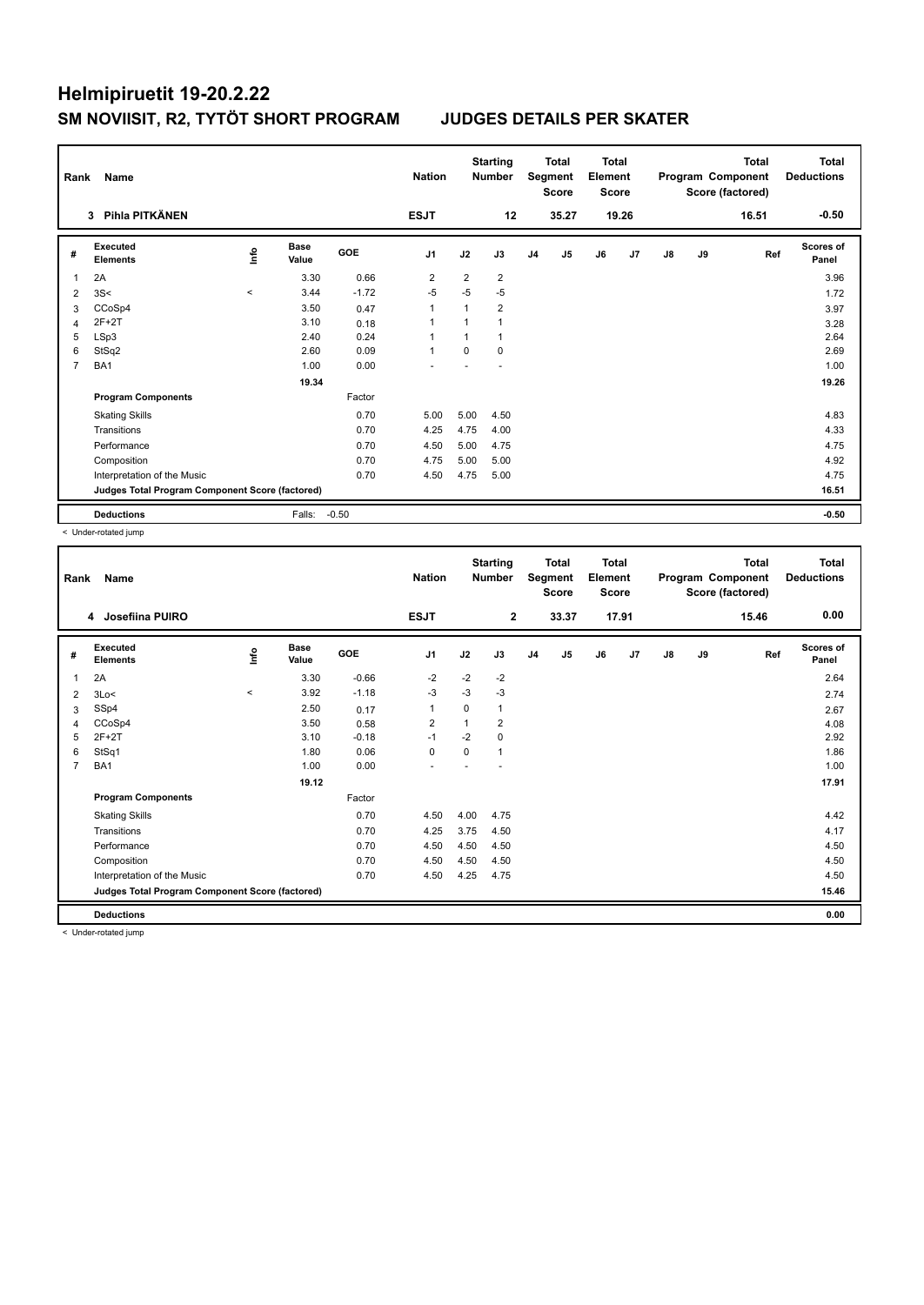| Rank | Name                                            |             | <b>Nation</b>        |            | <b>Starting</b><br><b>Number</b> |      | <b>Total</b><br>Segment<br>Score | <b>Total</b><br>Element<br><b>Score</b> |                |    |       | <b>Total</b><br>Program Component<br>Score (factored) | Total<br><b>Deductions</b> |       |                           |
|------|-------------------------------------------------|-------------|----------------------|------------|----------------------------------|------|----------------------------------|-----------------------------------------|----------------|----|-------|-------------------------------------------------------|----------------------------|-------|---------------------------|
|      | 5 Aada KORHONEN                                 |             |                      |            | ML                               |      | 14                               |                                         | 32.58          |    | 18.22 |                                                       |                            | 14.36 | 0.00                      |
| #    | Executed<br><b>Elements</b>                     | <b>Info</b> | <b>Base</b><br>Value | <b>GOE</b> | J <sub>1</sub>                   | J2   | J3                               | J <sub>4</sub>                          | J <sub>5</sub> | J6 | J7    | $\mathsf{J}8$                                         | J9                         | Ref   | <b>Scores of</b><br>Panel |
|      | 2A                                              |             | 3.30                 | $-0.11$    | $-1$                             | 0    | $\mathbf 0$                      |                                         |                |    |       |                                                       |                            |       | 3.19                      |
| 2    | SSp4                                            |             | 2.50                 | 0.25       | 1                                | 1    | $\mathbf{1}$                     |                                         |                |    |       |                                                       |                            |       | 2.75                      |
| 3    | 3S<                                             | $\hat{}$    | 3.44                 | $-0.80$    | $-3$                             | $-2$ | $-2$                             |                                         |                |    |       |                                                       |                            |       | 2.64                      |
| 4    | $2Lz+2T$                                        |             | 3.40                 | 0.00       | 0                                | 0    | $\mathbf 0$                      |                                         |                |    |       |                                                       |                            |       | 3.40                      |
| 5    | StSq1                                           |             | 1.80                 | $-0.06$    | 0                                | 0    | $-1$                             |                                         |                |    |       |                                                       |                            |       | 1.74                      |
| 6    | CCoSp4                                          |             | 3.50                 | 0.00       | $\Omega$                         | 0    | 0                                |                                         |                |    |       |                                                       |                            |       | 3.50                      |
| 7    | BA1                                             |             | 1.00                 | 0.00       |                                  |      |                                  |                                         |                |    |       |                                                       |                            |       | 1.00                      |
|      |                                                 |             | 18.94                |            |                                  |      |                                  |                                         |                |    |       |                                                       |                            |       | 18.22                     |
|      | <b>Program Components</b>                       |             |                      | Factor     |                                  |      |                                  |                                         |                |    |       |                                                       |                            |       |                           |
|      | <b>Skating Skills</b>                           |             |                      | 0.70       | 4.50                             | 4.25 | 4.00                             |                                         |                |    |       |                                                       |                            |       | 4.25                      |
|      | Transitions                                     |             |                      | 0.70       | 4.25                             | 3.75 | 3.75                             |                                         |                |    |       |                                                       |                            |       | 3.92                      |
|      | Performance                                     |             |                      | 0.70       | 4.25                             | 4.25 | 4.00                             |                                         |                |    |       |                                                       |                            |       | 4.17                      |
|      | Composition                                     |             |                      | 0.70       | 4.25                             | 4.25 | 4.00                             |                                         |                |    |       |                                                       |                            |       | 4.17                      |
|      | Interpretation of the Music                     |             |                      | 0.70       | 4.25                             | 3.75 | 4.00                             |                                         |                |    |       |                                                       |                            |       | 4.00                      |
|      | Judges Total Program Component Score (factored) |             |                      |            |                                  |      |                                  |                                         |                |    |       |                                                       |                            |       | 14.36                     |
|      | <b>Deductions</b>                               |             |                      |            |                                  |      |                                  |                                         |                |    |       |                                                       |                            |       | 0.00                      |

< Under-rotated jump

| Name<br>Rank<br><b>Maisa UUTELA</b><br>6 |                       |                      |                                                 |                |               |      |                                  |       |                                         |    |                                                  |    | <b>Total</b> | <b>Total</b><br><b>Deductions</b>     |
|------------------------------------------|-----------------------|----------------------|-------------------------------------------------|----------------|---------------|------|----------------------------------|-------|-----------------------------------------|----|--------------------------------------------------|----|--------------|---------------------------------------|
|                                          |                       |                      |                                                 | <b>TL</b>      |               | 9    |                                  | 31.38 |                                         |    |                                                  |    | 14.29        | 0.00                                  |
| Executed<br><b>Elements</b>              | lnfo                  | <b>Base</b><br>Value | GOE                                             | J <sub>1</sub> | J2            | J3   | J <sub>4</sub>                   | J5    | J6                                      | J7 | J8                                               | J9 | Ref          | <b>Scores of</b><br>Panel             |
| 2A                                       |                       | 3.30                 | 0.00                                            | $\pmb{0}$      | $\mathbf 0$   | 0    |                                  |       |                                         |    |                                                  |    |              | 3.30                                  |
| $2Lz!+2T$                                |                       | 3.40                 | $-0.84$                                         | -3             | $-4$          | $-5$ |                                  |       |                                         |    |                                                  |    |              | 2.56                                  |
| SSp4                                     |                       | 2.50                 | 0.58                                            | 3              | 3             | 1    |                                  |       |                                         |    |                                                  |    |              | 3.08                                  |
| 3S<<                                     | <<                    | 1.30                 | $-0.43$                                         | $-4$           | $-3$          | $-3$ |                                  |       |                                         |    |                                                  |    |              | 0.87                                  |
| CCoSp4                                   |                       | 3.50                 | 0.35                                            | $\mathbf{1}$   |               | 1    |                                  |       |                                         |    |                                                  |    |              | 3.85                                  |
| StSq2                                    |                       | 2.60                 | $-0.17$                                         | $\mathbf 0$    | $-1$          | $-1$ |                                  |       |                                         |    |                                                  |    |              | 2.43                                  |
| BA <sub>1</sub>                          |                       | 1.00                 | 0.00                                            |                |               |      |                                  |       |                                         |    |                                                  |    |              | 1.00                                  |
|                                          |                       | 17.60                |                                                 |                |               |      |                                  |       |                                         |    |                                                  |    |              | 17.09                                 |
| <b>Program Components</b>                |                       |                      | Factor                                          |                |               |      |                                  |       |                                         |    |                                                  |    |              |                                       |
|                                          |                       |                      | 0.70                                            | 4.25           | 4.25          | 3.75 |                                  |       |                                         |    |                                                  |    |              | 4.08                                  |
| Transitions                              |                       |                      | 0.70                                            | 4.50           | 4.00          | 4.00 |                                  |       |                                         |    |                                                  |    |              | 4.17                                  |
| Performance                              |                       |                      | 0.70                                            | 4.25           | 4.00          | 3.50 |                                  |       |                                         |    |                                                  |    |              | 3.92                                  |
| Composition                              |                       |                      | 0.70                                            | 4.50           | 4.25          | 4.25 |                                  |       |                                         |    |                                                  |    |              | 4.33                                  |
| Interpretation of the Music              |                       |                      | 0.70                                            | 4.25           | 3.75          | 3.75 |                                  |       |                                         |    |                                                  |    |              | 3.92                                  |
|                                          |                       |                      |                                                 |                |               |      |                                  |       |                                         |    |                                                  |    |              | 14.29                                 |
| <b>Deductions</b>                        |                       |                      |                                                 |                |               |      |                                  |       |                                         |    |                                                  |    |              | 0.00                                  |
|                                          | <b>Skating Skills</b> |                      | Judges Total Program Component Score (factored) |                | <b>Nation</b> |      | <b>Starting</b><br><b>Number</b> |       | <b>Total</b><br>Segment<br><b>Score</b> |    | <b>Total</b><br>Element<br><b>Score</b><br>17.09 |    |              | Program Component<br>Score (factored) |

<< Downgraded jump ! Not clear edge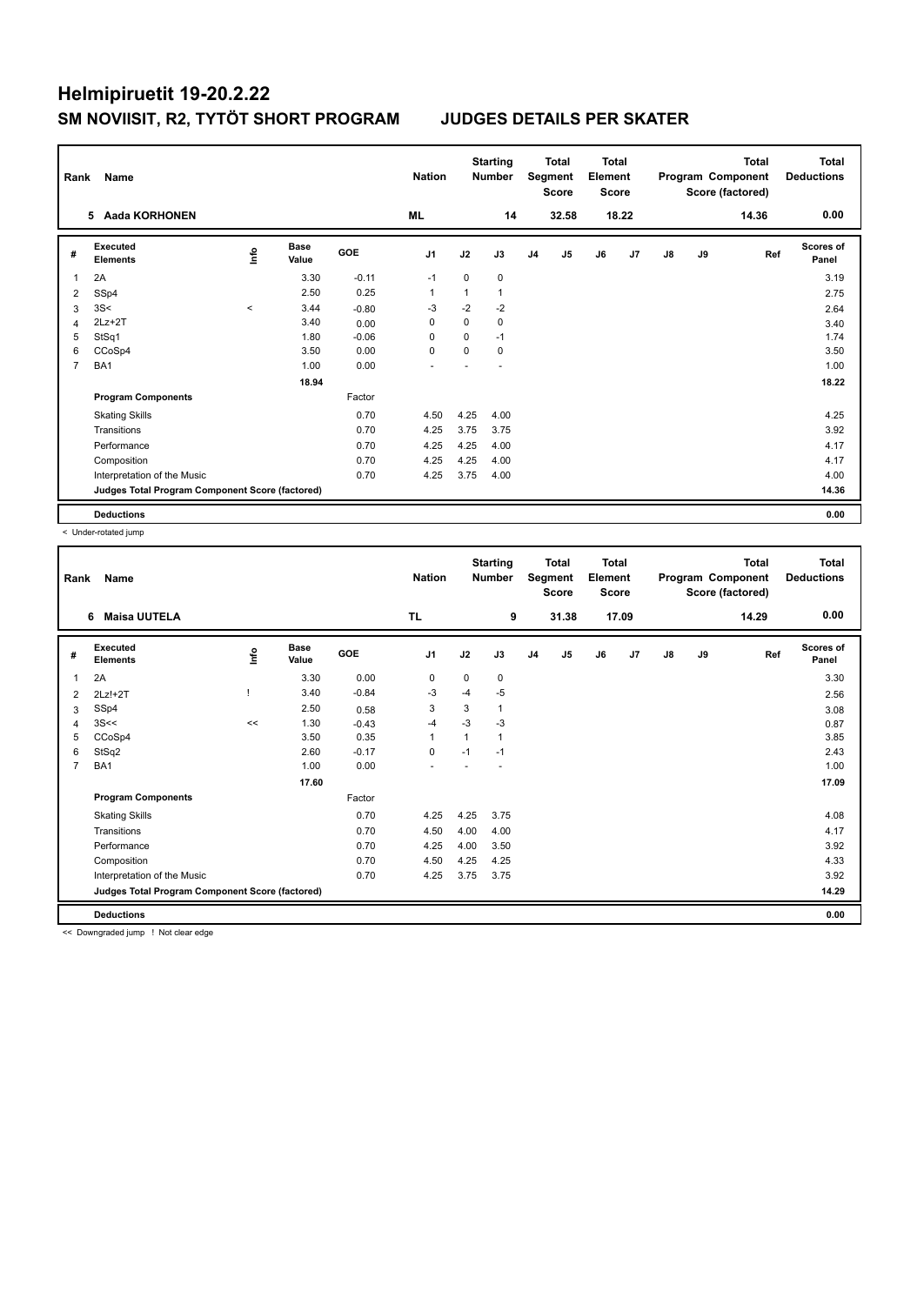| Rank           | Name                                            |      | <b>Nation</b>        |            | <b>Starting</b><br><b>Number</b> |          | <b>Total</b><br>Segment<br><b>Score</b> | <b>Total</b><br>Element<br><b>Score</b> |         |    |       | <b>Total</b><br>Program Component<br>Score (factored) | Total<br><b>Deductions</b> |       |                    |
|----------------|-------------------------------------------------|------|----------------------|------------|----------------------------------|----------|-----------------------------------------|-----------------------------------------|---------|----|-------|-------------------------------------------------------|----------------------------|-------|--------------------|
|                | Lumia SASSI<br>$\overline{7}$                   |      |                      |            | <b>TL</b>                        |          | 15                                      |                                         | 29.64   |    | 17.31 |                                                       |                            | 13.83 | $-1.50$            |
| #              | Executed<br><b>Elements</b>                     | Info | <b>Base</b><br>Value | <b>GOE</b> | J1                               | J2       | J3                                      | J <sub>4</sub>                          | J5      | J6 | J7    | J8                                                    | J9                         | Ref   | Scores of<br>Panel |
| 1              | 2Aq                                             | q    | 3.30                 | $-1.65$    | $-5$                             | $-5$     | $-5$                                    |                                         |         |    |       |                                                       |                            |       | 1.65               |
| $\overline{2}$ | 3Sq                                             | q    | 4.30                 | $-2.15$    | -5                               | $-5$     | -5                                      |                                         |         |    |       |                                                       |                            |       | 2.15               |
| 3              | CSp4                                            |      | 2.60                 | 0.00       | 0                                | $\Omega$ | 0                                       |                                         |         |    |       |                                                       |                            |       | 2.60               |
| $\overline{4}$ | StSq2                                           |      | 2.60                 | 0.00       | $\Omega$                         | $\Omega$ | $\Omega$                                |                                         |         |    |       |                                                       |                            |       | 2.60               |
| 5              | $2Lz!+2Lo$                                      |      | 3.80                 | $-0.49$    | $-1$                             | $-4$     | $-2$                                    |                                         |         |    |       |                                                       |                            |       | 3.31               |
| 6              | CCoSp1                                          |      | 2.00                 | 0.00       | $\mathbf 0$                      | $\Omega$ | $\mathbf 0$                             |                                         |         |    |       |                                                       |                            |       | 2.00               |
| 7              | BA <sub>1</sub>                                 |      | 1.00                 | 0.00       |                                  |          |                                         |                                         |         |    |       |                                                       |                            |       | 1.00               |
| 8              | BH <sub>1</sub>                                 |      | 2.00                 | 0.00       |                                  |          |                                         |                                         |         |    |       |                                                       |                            |       | 2.00               |
|                |                                                 |      | 21.60                |            |                                  |          |                                         |                                         |         |    |       |                                                       |                            |       | 17.31              |
|                | <b>Program Components</b>                       |      |                      | Factor     |                                  |          |                                         |                                         |         |    |       |                                                       |                            |       |                    |
|                | <b>Skating Skills</b>                           |      |                      | 0.70       | 4.25                             | 4.00     | 4.25                                    |                                         |         |    |       |                                                       |                            |       | 4.17               |
|                | Transitions                                     |      |                      | 0.70       | 3.50                             | 3.25     | 3.75                                    |                                         |         |    |       |                                                       |                            |       | 3.50               |
|                | Performance                                     |      |                      | 0.70       | 4.00                             | 3.75     | 4.25                                    |                                         |         |    |       |                                                       |                            |       | 4.00               |
|                | Composition                                     |      |                      | 0.70       | 4.00                             | 4.00     | 4.25                                    |                                         |         |    |       |                                                       |                            |       | 4.08               |
|                | Interpretation of the Music                     |      |                      | 0.70       | 4.25                             | 3.75     | 4.00                                    |                                         |         |    |       |                                                       |                            |       | 4.00               |
|                | Judges Total Program Component Score (factored) |      |                      |            |                                  |          |                                         |                                         |         |    |       |                                                       |                            |       | 13.83              |
|                | <b>Deductions</b>                               |      | Time violation:      | $-1.00$    |                                  |          | Falls:                                  |                                         | $-0.50$ |    |       |                                                       |                            |       | $-1.50$            |

! Not clear edge q Jump landed on the quarter

| Rank | Name                                            |      | <b>Nation</b>        |         | <b>Starting</b><br><b>Number</b> |      | <b>Total</b><br>Segment<br><b>Score</b> | <b>Total</b><br>Element<br><b>Score</b> |       |    |       | <b>Total</b><br>Program Component<br>Score (factored) | <b>Total</b><br><b>Deductions</b> |       |                           |
|------|-------------------------------------------------|------|----------------------|---------|----------------------------------|------|-----------------------------------------|-----------------------------------------|-------|----|-------|-------------------------------------------------------|-----------------------------------|-------|---------------------------|
|      | Inka MÄENPÄÄ<br>8                               |      |                      |         | <b>PESAL</b>                     |      | 10                                      |                                         | 29.48 |    | 15.01 |                                                       |                                   | 14.47 | 0.00                      |
| #    | Executed<br><b>Elements</b>                     | info | <b>Base</b><br>Value | GOE     | J1                               | J2   | J3                                      | J <sub>4</sub>                          | J5    | J6 | J7    | $\mathsf{J}8$                                         | J9                                | Ref   | <b>Scores of</b><br>Panel |
| 1    | 2A<<                                            | <<   | 1.10                 | $-0.55$ | $-5$                             | $-5$ | $-5$                                    |                                         |       |    |       |                                                       |                                   |       | 0.55                      |
| 2    | $2F+2Lo$                                        |      | 3.50                 | $-0.06$ | 0                                | $-1$ | 0                                       |                                         |       |    |       |                                                       |                                   |       | 3.44                      |
| 3    | CCoSp4                                          |      | 3.50                 | $-0.35$ | $-1$                             | $-1$ | $-1$                                    |                                         |       |    |       |                                                       |                                   |       | 3.15                      |
| 4    | StSq3                                           |      | 3.30                 | 0.00    | 0                                | 0    | 0                                       |                                         |       |    |       |                                                       |                                   |       | 3.30                      |
| 5    | 2Lz                                             |      | 2.10                 | 0.14    | $\mathbf{1}$                     | 1    | 0                                       |                                         |       |    |       |                                                       |                                   |       | 2.24                      |
| 6    | SSp4                                            |      | 2.50                 | $-0.17$ | $-1$                             | $-1$ | 0                                       |                                         |       |    |       |                                                       |                                   |       | 2.33                      |
|      |                                                 |      | 16.00                |         |                                  |      |                                         |                                         |       |    |       |                                                       |                                   |       | 15.01                     |
|      | <b>Program Components</b>                       |      |                      | Factor  |                                  |      |                                         |                                         |       |    |       |                                                       |                                   |       |                           |
|      | <b>Skating Skills</b>                           |      |                      | 0.70    | 4.25                             | 4.00 | 4.00                                    |                                         |       |    |       |                                                       |                                   |       | 4.08                      |
|      | Transitions                                     |      |                      | 0.70    | 4.50                             | 3.75 | 3.75                                    |                                         |       |    |       |                                                       |                                   |       | 4.00                      |
|      | Performance                                     |      |                      | 0.70    | 4.25                             | 4.00 | 4.00                                    |                                         |       |    |       |                                                       |                                   |       | 4.08                      |
|      | Composition                                     |      |                      | 0.70    | 4.75                             | 4.00 | 4.25                                    |                                         |       |    |       |                                                       |                                   |       | 4.33                      |
|      | Interpretation of the Music                     |      |                      | 0.70    | 4.25                             | 4.25 | 4.00                                    |                                         |       |    |       |                                                       |                                   |       | 4.17                      |
|      | Judges Total Program Component Score (factored) |      |                      |         |                                  |      |                                         |                                         |       |    |       |                                                       |                                   |       | 14.47                     |
|      | <b>Deductions</b>                               |      |                      |         |                                  |      |                                         |                                         |       |    |       |                                                       |                                   |       | 0.00                      |

<< Downgraded jump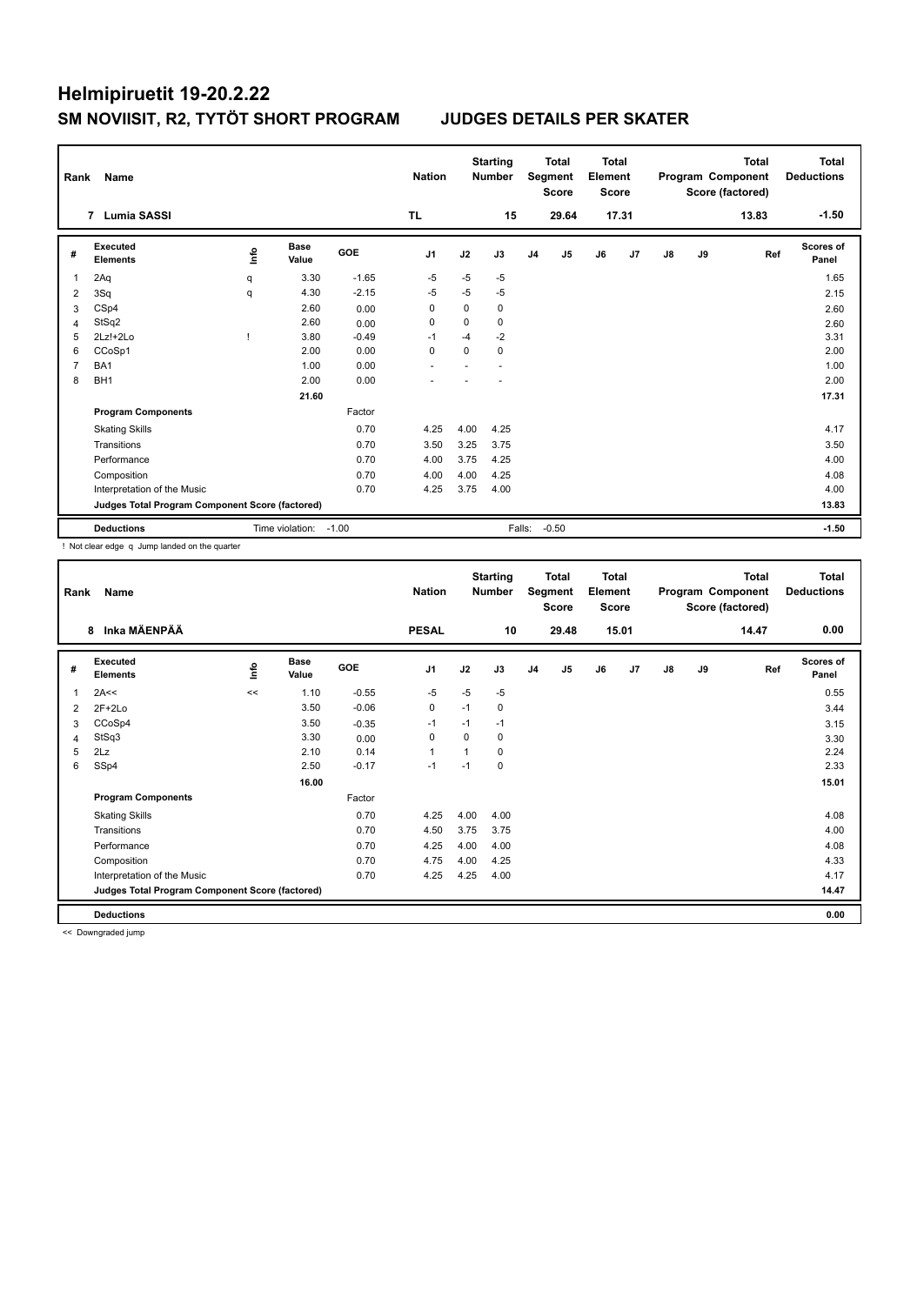|   | Rank<br>Name<br><b>Saimi SIVONEN</b><br>9       |             |                      |            | <b>Nation</b>  |                | <b>Starting</b><br><b>Number</b> |                | <b>Total</b><br>Segment<br><b>Score</b> | <b>Total</b><br>Element<br><b>Score</b> |       |               |    | <b>Total</b><br>Program Component<br>Score (factored) | <b>Total</b><br><b>Deductions</b> |
|---|-------------------------------------------------|-------------|----------------------|------------|----------------|----------------|----------------------------------|----------------|-----------------------------------------|-----------------------------------------|-------|---------------|----|-------------------------------------------------------|-----------------------------------|
|   |                                                 |             |                      |            | <b>HTK</b>     |                | 5                                |                | 28.89                                   |                                         | 14.92 |               |    | 14.47                                                 | $-0.50$                           |
| # | Executed<br><b>Elements</b>                     | <u>info</u> | <b>Base</b><br>Value | <b>GOE</b> | J <sub>1</sub> | J2             | J3                               | J <sub>4</sub> | J5                                      | J6                                      | J7    | $\mathsf{J}8$ | J9 | Ref                                                   | Scores of<br>Panel                |
| 1 | 3S<                                             | $\prec$     | 3.44                 | $-1.72$    | $-5$           | $-5$           | -5                               |                |                                         |                                         |       |               |    |                                                       | 1.72                              |
| 2 | 2A                                              |             | 3.30                 | $-1.21$    | $-4$           | $-3$           | $-4$                             |                |                                         |                                         |       |               |    |                                                       | 2.09                              |
| 3 | SSp3                                            |             | 2.10                 | 0.42       | 3              | $\overline{2}$ | $\mathbf{1}$                     |                |                                         |                                         |       |               |    |                                                       | 2.52                              |
| 4 | $2Lz!+2T$                                       |             | 3.40                 | $-1.05$    | $-5$           | $-5$           | $-5$                             |                |                                         |                                         |       |               |    |                                                       | 2.35                              |
| 5 | StSq1                                           |             | 1.80                 | 0.06       | 0              | $\mathbf{1}$   | $\mathbf 0$                      |                |                                         |                                         |       |               |    |                                                       | 1.86                              |
| 6 | CCoSp4                                          |             | 3.50                 | $-0.12$    | $-1$           | 0              | $\mathbf 0$                      |                |                                         |                                         |       |               |    |                                                       | 3.38                              |
| 7 | BA1                                             |             | 1.00                 | 0.00       |                |                |                                  |                |                                         |                                         |       |               |    |                                                       | 1.00                              |
|   |                                                 |             | 18.54                |            |                |                |                                  |                |                                         |                                         |       |               |    |                                                       | 14.92                             |
|   | <b>Program Components</b>                       |             |                      | Factor     |                |                |                                  |                |                                         |                                         |       |               |    |                                                       |                                   |
|   | <b>Skating Skills</b>                           |             |                      | 0.70       | 4.00           | 4.25           | 4.00                             |                |                                         |                                         |       |               |    |                                                       | 4.08                              |
|   | Transitions                                     |             |                      | 0.70       | 4.25           | 4.25           | 4.00                             |                |                                         |                                         |       |               |    |                                                       | 4.17                              |
|   | Performance                                     |             |                      | 0.70       | 3.75           | 4.00           | 3.75                             |                |                                         |                                         |       |               |    |                                                       | 3.83                              |
|   | Composition                                     |             |                      | 0.70       | 4.50           | 4.75           | 4.25                             |                |                                         |                                         |       |               |    |                                                       | 4.50                              |
|   | Interpretation of the Music                     |             |                      | 0.70       | 4.00           | 4.25           | 4.00                             |                |                                         |                                         |       |               |    |                                                       | 4.08                              |
|   | Judges Total Program Component Score (factored) |             |                      |            |                |                |                                  |                |                                         |                                         |       |               |    |                                                       | 14.47                             |
|   | <b>Deductions</b>                               |             | Falls:               | $-0.50$    |                |                |                                  |                |                                         |                                         |       |               |    |                                                       | $-0.50$                           |

< Under-rotated jump ! Not clear edge

| Rank           | Name<br><b>Emmi AHLSTEDT</b><br>10              |          |                      |         |                |          | <b>Starting</b><br><b>Number</b> |                | <b>Total</b><br>Segment<br><b>Score</b> | <b>Total</b><br>Element<br>Score |                |               |    | <b>Total</b><br>Program Component<br>Score (factored) | <b>Total</b><br><b>Deductions</b> |
|----------------|-------------------------------------------------|----------|----------------------|---------|----------------|----------|----------------------------------|----------------|-----------------------------------------|----------------------------------|----------------|---------------|----|-------------------------------------------------------|-----------------------------------|
|                |                                                 |          |                      |         | <b>ESJT</b>    |          | 3                                |                | 28.07                                   |                                  | 14.29          |               |    | 13.78                                                 | 0.00                              |
| #              | Executed<br><b>Elements</b>                     | lnfo     | <b>Base</b><br>Value | GOE     | J <sub>1</sub> | J2       | J3                               | J <sub>4</sub> | J5                                      | J6                               | J <sub>7</sub> | $\mathsf{J}8$ | J9 | Ref                                                   | Scores of<br>Panel                |
| 1              | 2A                                              |          | 3.30                 | $-1.43$ | -4             | $-4$     | $-5$                             |                |                                         |                                  |                |               |    |                                                       | 1.87                              |
| 2              | $2S < +2T$                                      | <<       | 1.70                 | $-0.61$ | $-5$           | $-4$     | $-5$                             |                |                                         |                                  |                |               |    |                                                       | 1.09                              |
| 3              | SSp2                                            |          | 1.60                 | 0.05    | 0              | 0        | 1                                |                |                                         |                                  |                |               |    |                                                       | 1.65                              |
| 4              | 3T <                                            | $\hat{}$ | 3.36                 | $-0.90$ | $-3$           | $-2$     | $-3$                             |                |                                         |                                  |                |               |    |                                                       | 2.46                              |
| 5              | StSq2                                           |          | 2.60                 | 0.00    | $\Omega$       | $\Omega$ | $\Omega$                         |                |                                         |                                  |                |               |    |                                                       | 2.60                              |
| 6              | CCoSp4                                          |          | 3.50                 | 0.12    | $\mathbf 0$    | 0        | 1                                |                |                                         |                                  |                |               |    |                                                       | 3.62                              |
| $\overline{7}$ | BA1                                             |          | 1.00                 | 0.00    |                |          |                                  |                |                                         |                                  |                |               |    |                                                       | 1.00                              |
|                |                                                 |          | 17.06                |         |                |          |                                  |                |                                         |                                  |                |               |    |                                                       | 14.29                             |
|                | <b>Program Components</b>                       |          |                      | Factor  |                |          |                                  |                |                                         |                                  |                |               |    |                                                       |                                   |
|                | <b>Skating Skills</b>                           |          |                      | 0.70    | 4.00           | 3.75     | 4.50                             |                |                                         |                                  |                |               |    |                                                       | 4.08                              |
|                | Transitions                                     |          |                      | 0.70    | 4.00           | 3.50     | 4.00                             |                |                                         |                                  |                |               |    |                                                       | 3.83                              |
|                | Performance                                     |          |                      | 0.70    | 3.50           | 3.75     | 4.00                             |                |                                         |                                  |                |               |    |                                                       | 3.75                              |
|                | Composition                                     |          |                      | 0.70    | 4.25           | 4.00     | 4.50                             |                |                                         |                                  |                |               |    |                                                       | 4.25                              |
|                | Interpretation of the Music                     |          |                      | 0.70    | 3.75           | 3.25     | 4.25                             |                |                                         |                                  |                |               |    |                                                       | 3.75                              |
|                | Judges Total Program Component Score (factored) |          |                      |         |                |          |                                  |                |                                         |                                  |                |               |    |                                                       | 13.78                             |
|                | <b>Deductions</b>                               |          |                      |         |                |          |                                  |                |                                         |                                  |                |               |    |                                                       | 0.00                              |

< Under-rotated jump << Downgraded jump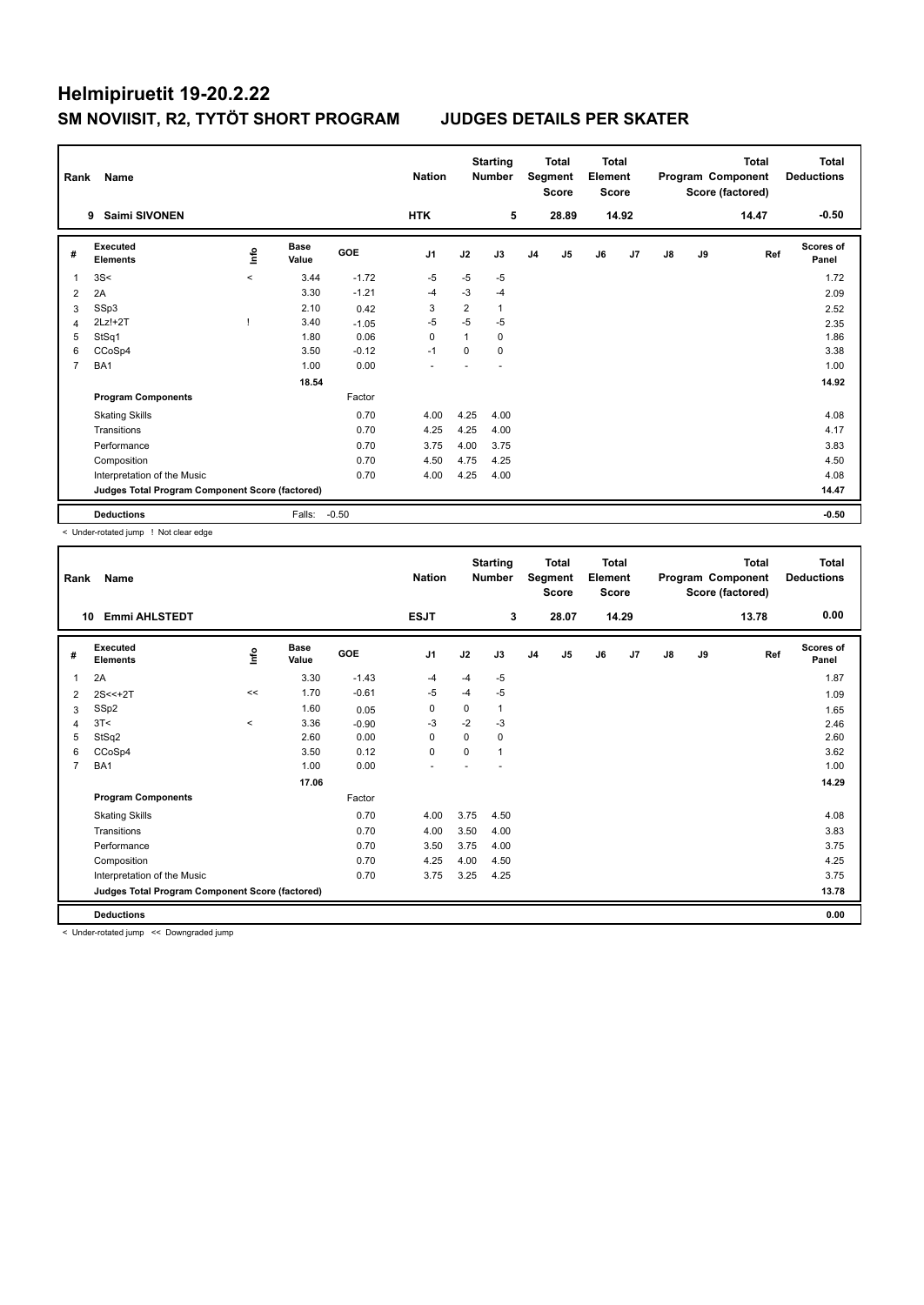| Rank           | Name                                            |             | <b>Nation</b>        |            | <b>Starting</b><br><b>Number</b> |      | Total<br>Segment<br><b>Score</b> | <b>Total</b><br>Element<br><b>Score</b> |                |    |       | <b>Total</b><br>Program Component<br>Score (factored) | <b>Total</b><br><b>Deductions</b> |       |                    |
|----------------|-------------------------------------------------|-------------|----------------------|------------|----------------------------------|------|----------------------------------|-----------------------------------------|----------------|----|-------|-------------------------------------------------------|-----------------------------------|-------|--------------------|
|                | Alisa PIETILÄ<br>11                             |             |                      |            | <b>HTK</b>                       |      | 11                               |                                         | 27.24          |    | 13.99 |                                                       |                                   | 13.25 | 0.00               |
| #              | Executed<br><b>Elements</b>                     | <u>info</u> | <b>Base</b><br>Value | <b>GOE</b> | J <sub>1</sub>                   | J2   | J3                               | J <sub>4</sub>                          | J <sub>5</sub> | J6 | J7    | $\mathsf{J}8$                                         | J9                                | Ref   | Scores of<br>Panel |
|                | 2A<<                                            | <<          | 1.10                 | $-0.51$    | $-5$                             | $-5$ | -4                               |                                         |                |    |       |                                                       |                                   |       | 0.59               |
| $\overline{2}$ | $2F+2T$                                         |             | 3.10                 | $-0.18$    | $-1$                             | $-1$ | $-1$                             |                                         |                |    |       |                                                       |                                   |       | 2.92               |
| 3              | SSp4                                            |             | 2.50                 | 0.33       | $\overline{2}$                   | 1    | $\mathbf{1}$                     |                                         |                |    |       |                                                       |                                   |       | 2.83               |
| 4              | 2Lo                                             |             | 1.70                 | $-0.06$    | 0                                | 0    | $-1$                             |                                         |                |    |       |                                                       |                                   |       | 1.64               |
| 5              | CCoSp4                                          |             | 3.50                 | 0.00       | 0                                | 0    | $\mathbf 0$                      |                                         |                |    |       |                                                       |                                   |       | 3.50               |
| 6              | StSq2                                           |             | 2.60                 | $-0.09$    | $-1$                             | 0    | 0                                |                                         |                |    |       |                                                       |                                   |       | 2.51               |
|                |                                                 |             | 14.50                |            |                                  |      |                                  |                                         |                |    |       |                                                       |                                   |       | 13.99              |
|                | <b>Program Components</b>                       |             |                      | Factor     |                                  |      |                                  |                                         |                |    |       |                                                       |                                   |       |                    |
|                | <b>Skating Skills</b>                           |             |                      | 0.70       | 4.00                             | 3.25 | 3.75                             |                                         |                |    |       |                                                       |                                   |       | 3.67               |
|                | Transitions                                     |             |                      | 0.70       | 4.00                             | 3.25 | 3.75                             |                                         |                |    |       |                                                       |                                   |       | 3.67               |
|                | Performance                                     |             |                      | 0.70       | 4.00                             | 3.25 | 4.00                             |                                         |                |    |       |                                                       |                                   |       | 3.75               |
|                | Composition                                     |             |                      | 0.70       | 4.25                             | 3.50 | 4.25                             |                                         |                |    |       |                                                       |                                   |       | 4.00               |
|                | Interpretation of the Music                     |             |                      | 0.70       | 4.00                             | 3.25 | 4.25                             |                                         |                |    |       |                                                       |                                   |       | 3.83               |
|                | Judges Total Program Component Score (factored) |             |                      |            |                                  |      |                                  |                                         |                |    |       |                                                       |                                   |       | 13.25              |
|                | <b>Deductions</b>                               |             |                      |            |                                  |      |                                  |                                         |                |    |       |                                                       |                                   |       | 0.00               |

<< Downgraded jump

| $-0.50$<br><b>KOTA</b><br>Josefiina VAPALAHTI<br>4<br>27.19<br>14.39<br>13.30<br>$12 \,$<br>Scores of<br>Executed<br><b>Base</b><br>١nfo<br>GOE<br>J1<br>J2<br>J5<br>J6<br>J9<br>J3<br>J <sub>4</sub><br>J7<br>$\mathsf{J}8$<br>Ref<br>#<br><b>Elements</b><br>Value<br>Panel<br>$-5$<br>2A<<<br>1.10<br>$-0.55$<br>$-5$<br>$-5$<br>0.55<br>1<br><<<br>0.00<br>1.80<br>0<br>$\Omega$<br>0<br>2F<br>2<br>1.80<br>$\overline{2}$<br>SSp4<br>2.50<br>0<br>$\mathbf{1}$<br>0.25<br>2.75<br>3<br>StSq2<br>2.60<br>$-1$<br>0<br>0<br>$-0.09$<br>2.51<br>4<br>$-3$<br>$-2$<br>$2$ Lze $+2$ Lo<br>$-3$<br>2.93<br>3.38<br>$-0.45$<br>5<br>e<br>3.50<br>0.35<br>CCoSp4<br>3.85<br>$\mathbf{1}$<br>$\mathbf{1}$<br>6<br>1<br>14.39<br>14.88<br>Factor<br><b>Program Components</b><br>0.70<br>3.50<br>3.75<br><b>Skating Skills</b><br>3.75<br>3.67<br>Transitions<br>0.70<br>3.75<br>3.50<br>3.75<br>3.67<br>3.83<br>Performance<br>0.70<br>4.00<br>3.75<br>3.75<br>4.25<br>3.50<br>3.92<br>0.70<br>4.00<br>Composition<br>3.92<br>Interpretation of the Music<br>0.70<br>4.25<br>3.50<br>4.00<br>Judges Total Program Component Score (factored)<br>13.30<br>$-0.50$<br><b>Deductions</b><br>Falls:<br>$-0.50$ | Rank | Name |  |  |  |  | <b>Starting</b><br><b>Number</b> | <b>Total</b><br>Segment<br><b>Score</b> | <b>Total</b><br>Element<br><b>Score</b> |  | <b>Total</b><br>Program Component<br>Score (factored) | <b>Total</b><br><b>Deductions</b> |
|--------------------------------------------------------------------------------------------------------------------------------------------------------------------------------------------------------------------------------------------------------------------------------------------------------------------------------------------------------------------------------------------------------------------------------------------------------------------------------------------------------------------------------------------------------------------------------------------------------------------------------------------------------------------------------------------------------------------------------------------------------------------------------------------------------------------------------------------------------------------------------------------------------------------------------------------------------------------------------------------------------------------------------------------------------------------------------------------------------------------------------------------------------------------------------------------------------|------|------|--|--|--|--|----------------------------------|-----------------------------------------|-----------------------------------------|--|-------------------------------------------------------|-----------------------------------|
|                                                                                                                                                                                                                                                                                                                                                                                                                                                                                                                                                                                                                                                                                                                                                                                                                                                                                                                                                                                                                                                                                                                                                                                                        |      |      |  |  |  |  |                                  |                                         |                                         |  |                                                       |                                   |
|                                                                                                                                                                                                                                                                                                                                                                                                                                                                                                                                                                                                                                                                                                                                                                                                                                                                                                                                                                                                                                                                                                                                                                                                        |      |      |  |  |  |  |                                  |                                         |                                         |  |                                                       |                                   |
|                                                                                                                                                                                                                                                                                                                                                                                                                                                                                                                                                                                                                                                                                                                                                                                                                                                                                                                                                                                                                                                                                                                                                                                                        |      |      |  |  |  |  |                                  |                                         |                                         |  |                                                       |                                   |
|                                                                                                                                                                                                                                                                                                                                                                                                                                                                                                                                                                                                                                                                                                                                                                                                                                                                                                                                                                                                                                                                                                                                                                                                        |      |      |  |  |  |  |                                  |                                         |                                         |  |                                                       |                                   |
|                                                                                                                                                                                                                                                                                                                                                                                                                                                                                                                                                                                                                                                                                                                                                                                                                                                                                                                                                                                                                                                                                                                                                                                                        |      |      |  |  |  |  |                                  |                                         |                                         |  |                                                       |                                   |
|                                                                                                                                                                                                                                                                                                                                                                                                                                                                                                                                                                                                                                                                                                                                                                                                                                                                                                                                                                                                                                                                                                                                                                                                        |      |      |  |  |  |  |                                  |                                         |                                         |  |                                                       |                                   |
|                                                                                                                                                                                                                                                                                                                                                                                                                                                                                                                                                                                                                                                                                                                                                                                                                                                                                                                                                                                                                                                                                                                                                                                                        |      |      |  |  |  |  |                                  |                                         |                                         |  |                                                       |                                   |
|                                                                                                                                                                                                                                                                                                                                                                                                                                                                                                                                                                                                                                                                                                                                                                                                                                                                                                                                                                                                                                                                                                                                                                                                        |      |      |  |  |  |  |                                  |                                         |                                         |  |                                                       |                                   |
|                                                                                                                                                                                                                                                                                                                                                                                                                                                                                                                                                                                                                                                                                                                                                                                                                                                                                                                                                                                                                                                                                                                                                                                                        |      |      |  |  |  |  |                                  |                                         |                                         |  |                                                       |                                   |
|                                                                                                                                                                                                                                                                                                                                                                                                                                                                                                                                                                                                                                                                                                                                                                                                                                                                                                                                                                                                                                                                                                                                                                                                        |      |      |  |  |  |  |                                  |                                         |                                         |  |                                                       |                                   |
|                                                                                                                                                                                                                                                                                                                                                                                                                                                                                                                                                                                                                                                                                                                                                                                                                                                                                                                                                                                                                                                                                                                                                                                                        |      |      |  |  |  |  |                                  |                                         |                                         |  |                                                       |                                   |
|                                                                                                                                                                                                                                                                                                                                                                                                                                                                                                                                                                                                                                                                                                                                                                                                                                                                                                                                                                                                                                                                                                                                                                                                        |      |      |  |  |  |  |                                  |                                         |                                         |  |                                                       |                                   |
|                                                                                                                                                                                                                                                                                                                                                                                                                                                                                                                                                                                                                                                                                                                                                                                                                                                                                                                                                                                                                                                                                                                                                                                                        |      |      |  |  |  |  |                                  |                                         |                                         |  |                                                       |                                   |
|                                                                                                                                                                                                                                                                                                                                                                                                                                                                                                                                                                                                                                                                                                                                                                                                                                                                                                                                                                                                                                                                                                                                                                                                        |      |      |  |  |  |  |                                  |                                         |                                         |  |                                                       |                                   |
|                                                                                                                                                                                                                                                                                                                                                                                                                                                                                                                                                                                                                                                                                                                                                                                                                                                                                                                                                                                                                                                                                                                                                                                                        |      |      |  |  |  |  |                                  |                                         |                                         |  |                                                       |                                   |
|                                                                                                                                                                                                                                                                                                                                                                                                                                                                                                                                                                                                                                                                                                                                                                                                                                                                                                                                                                                                                                                                                                                                                                                                        |      |      |  |  |  |  |                                  |                                         |                                         |  |                                                       |                                   |
|                                                                                                                                                                                                                                                                                                                                                                                                                                                                                                                                                                                                                                                                                                                                                                                                                                                                                                                                                                                                                                                                                                                                                                                                        |      |      |  |  |  |  |                                  |                                         |                                         |  |                                                       |                                   |

<< Downgraded jump e Wrong edge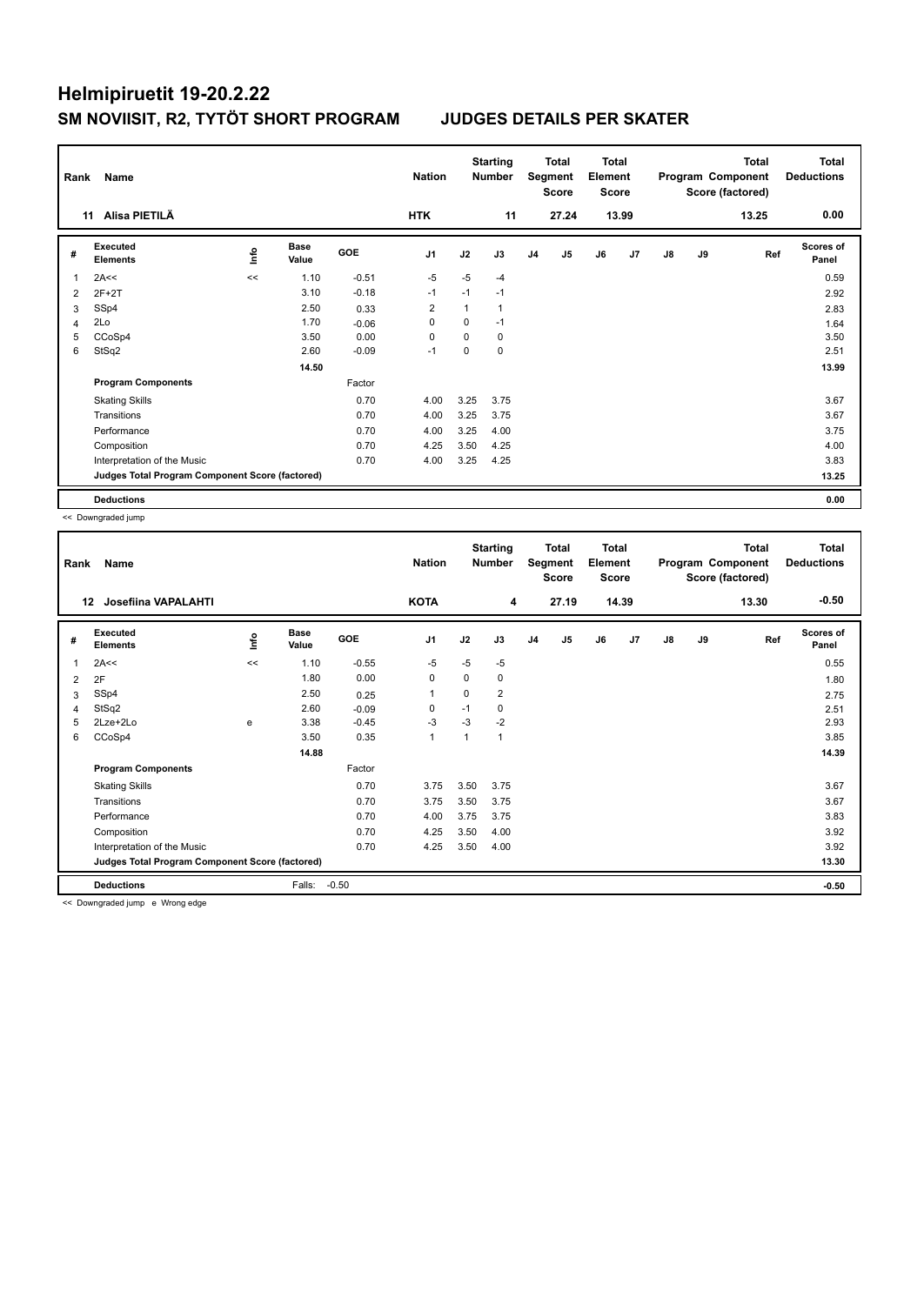| Rank | Name                                                     |                     |                      |         | <b>Nation</b>  |      | <b>Starting</b><br><b>Number</b> |                | Total<br>Segment<br><b>Score</b> | <b>Total</b><br>Element<br><b>Score</b> |                |               |    | <b>Total</b><br>Program Component<br>Score (factored) | <b>Total</b><br><b>Deductions</b> |
|------|----------------------------------------------------------|---------------------|----------------------|---------|----------------|------|----------------------------------|----------------|----------------------------------|-----------------------------------------|----------------|---------------|----|-------------------------------------------------------|-----------------------------------|
|      | Saga KALLIOINEN<br>13                                    |                     |                      |         | ML             |      | 7                                |                | 26.54                            |                                         | 13.80          |               |    | 13.24                                                 | $-0.50$                           |
| #    | <b>Executed</b><br><b>Elements</b>                       | ١nfo                | <b>Base</b><br>Value | GOE     | J <sub>1</sub> | J2   | J3                               | J <sub>4</sub> | J <sub>5</sub>                   | J6                                      | J <sub>7</sub> | $\mathsf{J}8$ | J9 | Ref                                                   | <b>Scores of</b><br>Panel         |
| 1    | $2F+2T$                                                  |                     | 3.10                 | 0.00    | 0              | 0    | 0                                |                |                                  |                                         |                |               |    |                                                       | 3.10                              |
| 2    | 2A<                                                      | $\hat{\phantom{a}}$ | 2.64                 | $-1.32$ | $-5$           | $-5$ | $-5$                             |                |                                  |                                         |                |               |    |                                                       | 1.32                              |
| 3    | SSp3                                                     |                     | 2.10                 | 0.42    | $\overline{2}$ | 2    | $\overline{2}$                   |                |                                  |                                         |                |               |    |                                                       | 2.52                              |
| 4    | StSq2                                                    |                     | 2.60                 | $-0.09$ | $\mathbf 0$    | $-1$ | 0                                |                |                                  |                                         |                |               |    |                                                       | 2.51                              |
| 5    | 2Lz                                                      |                     | 2.10                 | 0.00    | $\Omega$       | 0    | 0                                |                |                                  |                                         |                |               |    |                                                       | 2.10                              |
| 6    | CCoSp3V                                                  |                     | 2.25                 | 0.00    | 0              | 0    | 0                                |                |                                  |                                         |                |               |    |                                                       | 2.25                              |
|      |                                                          |                     | 14.79                |         |                |      |                                  |                |                                  |                                         |                |               |    |                                                       | 13.80                             |
|      | <b>Program Components</b>                                |                     |                      | Factor  |                |      |                                  |                |                                  |                                         |                |               |    |                                                       |                                   |
|      | <b>Skating Skills</b>                                    |                     |                      | 0.70    | 3.75           | 3.50 | 3.75                             |                |                                  |                                         |                |               |    |                                                       | 3.67                              |
|      | Transitions                                              |                     |                      | 0.70    | 3.75           | 3.75 | 4.00                             |                |                                  |                                         |                |               |    |                                                       | 3.83                              |
|      | Performance                                              |                     |                      | 0.70    | 3.50           | 3.75 | 3.75                             |                |                                  |                                         |                |               |    |                                                       | 3.67                              |
|      | Composition                                              |                     |                      | 0.70    | 4.00           | 3.75 | 4.00                             |                |                                  |                                         |                |               |    |                                                       | 3.92                              |
|      | Interpretation of the Music                              |                     |                      | 0.70    | 3.75           | 3.75 | 4.00                             |                |                                  |                                         |                |               |    |                                                       | 3.83                              |
|      | Judges Total Program Component Score (factored)<br>13.24 |                     |                      |         |                |      |                                  |                |                                  |                                         |                |               |    |                                                       |                                   |
|      | <b>Deductions</b>                                        |                     | Falls:               | $-0.50$ |                |      |                                  |                |                                  |                                         |                |               |    |                                                       | $-0.50$                           |

< Under-rotated jump

| Rank | Name                                            |         |                      |         | <b>Nation</b>  |          | <b>Starting</b><br><b>Number</b> |                | <b>Total</b><br>Segment<br><b>Score</b> | <b>Total</b><br>Element<br><b>Score</b> |       |               |    | <b>Total</b><br>Program Component<br>Score (factored) | <b>Total</b><br><b>Deductions</b> |
|------|-------------------------------------------------|---------|----------------------|---------|----------------|----------|----------------------------------|----------------|-----------------------------------------|-----------------------------------------|-------|---------------|----|-------------------------------------------------------|-----------------------------------|
| 14   | <b>Ninni RIEKKINEN</b>                          |         |                      |         | <b>KULS</b>    |          | 17                               |                | 26.08                                   |                                         | 12.02 |               |    | 14.06                                                 | 0.00                              |
| #    | Executed<br><b>Elements</b>                     | ١nfo    | <b>Base</b><br>Value | GOE     | J <sub>1</sub> | J2       | J3                               | J <sub>4</sub> | J5                                      | J6                                      | J7    | $\mathsf{J}8$ | J9 | Ref                                                   | <b>Scores of</b><br>Panel         |
| 1    | $2F+2Lo<$                                       | $\prec$ | 3.16                 | $-0.90$ | $-5$           | $-5$     | $-5$                             |                |                                         |                                         |       |               |    |                                                       | 2.26                              |
| 2    | 2A<<                                            | <<      | 1.10                 | $-0.55$ | $-5$           | $-5$     | $-5$                             |                |                                         |                                         |       |               |    |                                                       | 0.55                              |
| 3    | CSp1                                            |         | 1.40                 | $-0.05$ | 0              | 0        | $-1$                             |                |                                         |                                         |       |               |    |                                                       | 1.35                              |
| 4    | 2Lz                                             |         | 2.10                 | 0.07    | $\mathbf{1}$   | 0        | 0                                |                |                                         |                                         |       |               |    |                                                       | 2.17                              |
| 5    | StSq2                                           |         | 2.60                 | 0.09    | $\Omega$       | $\Omega$ | 1                                |                |                                         |                                         |       |               |    |                                                       | 2.69                              |
| 6    | CCoSp3                                          |         | 3.00                 | 0.00    | $\mathbf 0$    | 0        | 0                                |                |                                         |                                         |       |               |    |                                                       | 3.00                              |
|      |                                                 |         | 13.36                |         |                |          |                                  |                |                                         |                                         |       |               |    |                                                       | 12.02                             |
|      | <b>Program Components</b>                       |         |                      | Factor  |                |          |                                  |                |                                         |                                         |       |               |    |                                                       |                                   |
|      | <b>Skating Skills</b>                           |         |                      | 0.70    | 4.00           | 4.25     | 4.50                             |                |                                         |                                         |       |               |    |                                                       | 4.25                              |
|      | Transitions                                     |         |                      | 0.70    | 3.75           | 3.75     | 4.00                             |                |                                         |                                         |       |               |    |                                                       | 3.83                              |
|      | Performance                                     |         |                      | 0.70    | 3.50           | 4.00     | 4.00                             |                |                                         |                                         |       |               |    |                                                       | 3.83                              |
|      | Composition                                     |         |                      | 0.70    | 4.25           | 4.00     | 4.25                             |                |                                         |                                         |       |               |    |                                                       | 4.17                              |
|      | Interpretation of the Music                     |         |                      | 0.70    | 4.00           | 3.75     | 4.25                             |                |                                         |                                         |       |               |    |                                                       | 4.00                              |
|      | Judges Total Program Component Score (factored) |         |                      |         |                |          |                                  |                |                                         |                                         |       |               |    |                                                       | 14.06                             |
|      | <b>Deductions</b>                               |         |                      |         |                |          |                                  |                |                                         |                                         |       |               |    |                                                       | 0.00                              |

< Under-rotated jump << Downgraded jump